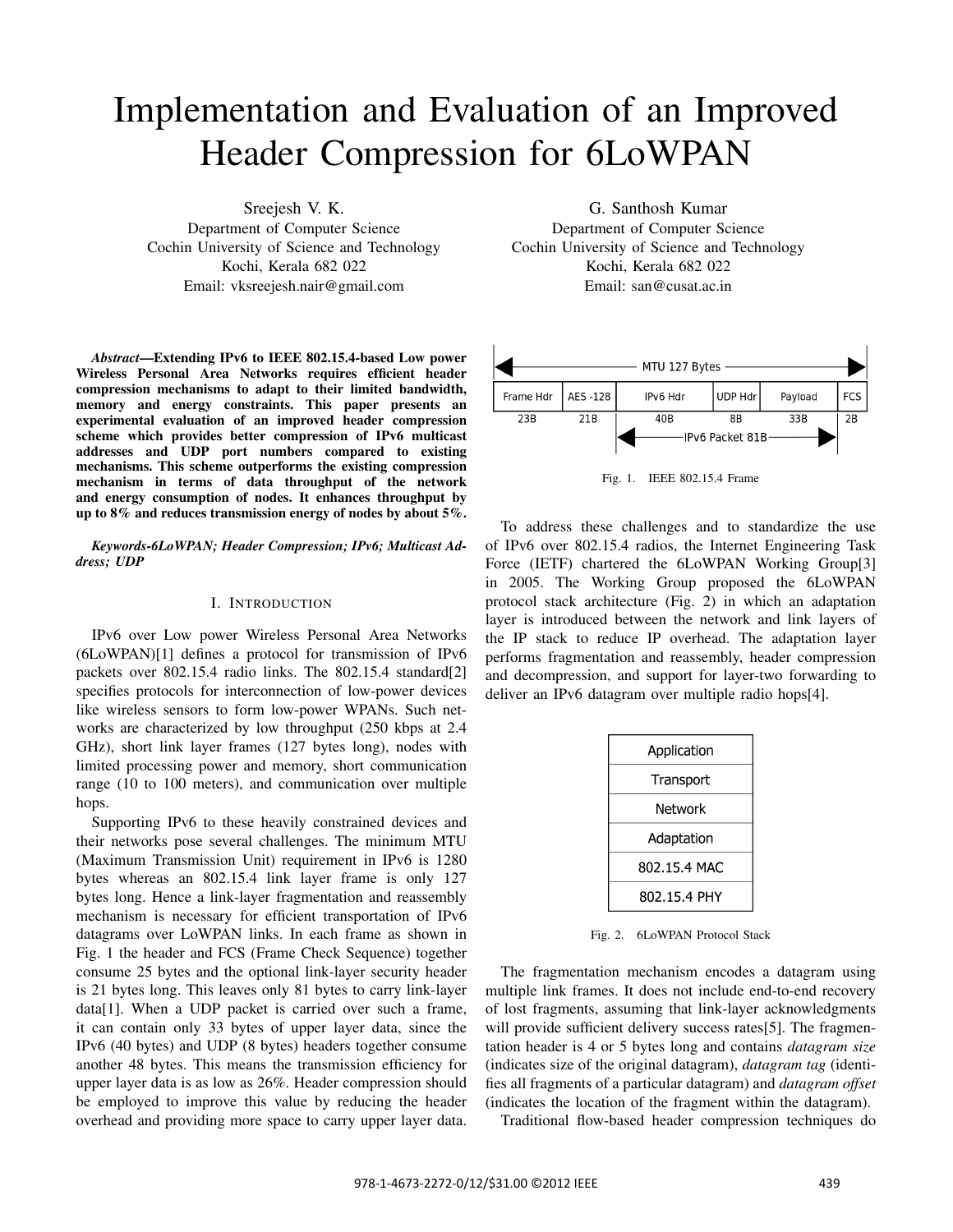not perform well with LoWPANs because in many LoWPAN applications, traffic is driven by infrequent readings or notifications rather than long lived flows. Therefore, the WG developed a new stateless compression format that compresses the headers by removing redundant information across the link, network and transport layers and by using compact forms for commonly used header field values. The header compression format also allows stateful compression of arbitrary IPv6 address prefixes. To accomplish this, each node maintains a context table containing IPv6 prefixes and their corresponding context values[5].

This paper presents the performance evaluation of an improved header compression mechanism proposed in [6] to compress IP and UDP headers in LoWPANs. The improved scheme is compared with the currently implemented header compression scheme in Contiki in terms of two metrics, namely, the throughput and transmission energy.

This paper is organized as follows. Section 2 presents an overview of related works. The improved header compression scheme is described in Section 3. Section 4 explains the experimental setup and evaluation procedure. The results are discussed in section 5, and we draw our conclusions in section 6.

## II. RELATED WORKS

## *A. LOWPAN HC1 and LOWPAN HC2*

The first header compression mechanisms, LOWPAN HC1 and LOWPAN\_HC2 were proposed in RFC 4944[4]. LOW-PAN HC1 defines a compression format for IP header. It assumes default values for IP version (v6), Traffic class and Flow label (both are zero). The payload length can be inferred from either the link layer header or the fragmentation header. The source and destination IPv6 addresses are link local; and their interface identifiers can be inferred from the link layer addresses. Next Header field is compressed to 2 bits and indicate UDP, ICMP or TCP. Hop Limit is not compressed and the full hop limit value is carried in line.

LOWPAN HC2 defines a compression format for UDP header. It allows compression of source port, destination port and length fields. UDP length can be inferred from the IPv6 header. The commonly used port numbers in the range F0B0 - F0BF can be compressed down to 4 bits. UDP checksum is not compressed and is therefore carried in full.

The above scheme can compress the IPv6/UDP header down to 7 octets in the best case. It is very effective for link-local unicast communication. However, since it does not compress global and multicast addresses, it is insufficient for most practical uses of IPv6 in LoWPANs. With link-local multicast and global unicast communication, the compressed header sizes are 23 and 31 bytes respectively[7]. Furthermore, HC1/HC2 requires that the compressed headers must be contiguous. This constraint prevents the compression of a UDP header when an IPv6 extension header is present.

# *B. LOWPAN HC1g*

The LOWPAN\_HC1g[8] is an extension of LOWPAN\_HC1 with the capability to compress global unicast addresses. This is accomplished by assuming that a PAN is assigned a single compressible 64-bit global IP prefix. The prefix can be elided when either the source or destination address matches the compressible global IP prefix. With this scheme, the global address can be compressed down to 64 bits or 16 bits or can be elided completely.

Since HC1g can compress only a single shared global IP prefix, it is not useful when devices communicate with external LoWPAN or the Internet. In this case, the full 128-bit address must be carried in line. Again, the compression of multicast addresses is not supported in HC1g.

## *C. LOWPAN IPHC and LOWPAN NHC*

The latest standards for compressing IPv6 and UDP headers, LOWPAN IPHC and LOWPAN NHC, are specified in RFC 6282[9]. LOWPAN IPHC can efficiently compress multicast and global addresses in addition to link-local and unicast addresses. It also compresses the Hop Limit field by defining compact forms of commonly used IPv6 hop limit values. Moreover, compression of IPv6 extension headers is supported and a chain of arbitrary next headers can be encoded efficiently.

LOWPAN IPHC employs stateless compression to compress link-local IPv6 addresses. Global IPv6 address compression uses shared contexts for arbitrary prefixes. The encoding contains an additional Context Identifier Extension (CID) byte when communicating with global address. The leftmost 4 bits of CID specify the context used for compressing the source address and the rightmost 4 bits specify the destination context. Context based compression allows us to compress up to 16 network prefixes and save 60 bits of payload when communicating with external networks[10]. The LOWPAN\_IPHC base encoding is 2 bytes long and is shown in Fig. 3.

| 011   TF   NH   HLIM   CID   SAC   SAM   M   DAC   DAM |  |  |  |  |  |
|--------------------------------------------------------|--|--|--|--|--|
|                                                        |  |  |  |  |  |

Fig. 3. LOWPAN\_IPHC Base Encoding

The first three bits in the encoding format indicate the use of IPHC compression. The 2-bit HLIM field compresses commonly used hop limit values. TF field indicates whether the Traffic class and/or Flow label are compressed. NH=1 indicates that the next header is compressed using LOW-PAN\_NHC. If CID=1, a Context Identifier Extension byte immediately follows the DAM field. The mode of compression of source/destination address is given by SAC/DAC fields (1 indicates context based compression and 0 indicates stateless compression). The destination address is multicast if M=1. The SAM/DAM fields indicate the number of bits of the source/destination address carried in line. LOWPAN\_IPHC can compress source address and unicast destination address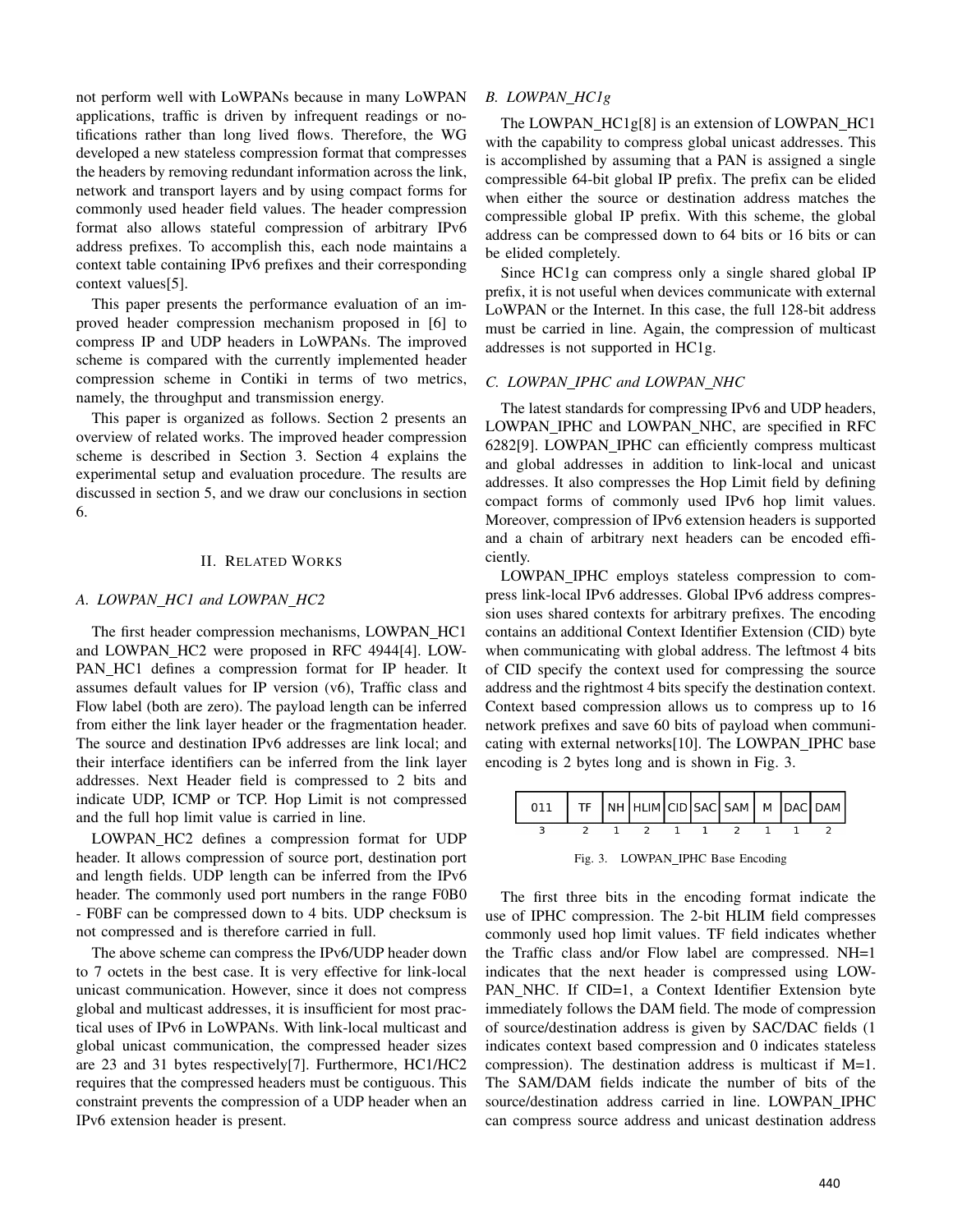down to 64, 16 or 0 bits and multicast destination address down to 48, 32 or 8 bits in various scenarios.

LOWPAN NHC uses variable length identifier to specify the next header and it can compress any arbitrary next header. The standard [9] describes UDP and IPv6 extension header encodings only. When compressing UDP headers, it is possible to elide the checksum, provided that additional upper-layer security mechanisms like Message Integrity Check (MIC) are used. Besides compressing port numbers based on F0B0 down to 4 bits as in [4], LOWPAN\_NHC compresses port numbers in the range F000 – F0FF down to 8-bits. The format for UDP header encoding is shown in Fig. 4.



Fig. 4. LOWPAN NHC Encoding for UDP Header

The first five bits identify this as a UDP header. If  $C=1$ , the checksum is compressed. The last two bits in the encoding format indicate the number of bits of the source and destination ports carried in line. The options are:

00 - All 16 bits of both ports carried in line

01 - All 16 bits of source port and 8 bits of destination port 10 - 8 bits of source port and all 16 bits of destination port 11 - 4 bits of both ports carried in line

LOWPAN IPHC can compress the IPv6 header down to 2 octets with link-local communication. When routing over multiple hops, the header can be compressed down to 7 octets. With IPHC and NHC, the compressed header lengths are 6, 7 and 10 bytes respectively with link local unicast, link local multicast and global unicast communications[7].

### III. IMPROVED COMPRESSION SCHEME

In [6], a compression scheme is proposed which extends the capability of LOWPAN IPHC and LOWPAN NHC by providing better compression of IPv6 multicast addresses and UDP port numbers. It utilizes the unused bit combinations in LOWPAN IPHC so that more compression options are available for multicast addresses. It extends LOWPAN\_NHC by making the source port and destination port compressions independent of each other. It also proposes a scheme to compress ICMP headers and routing headers in 6LoWPAN networks. The LOWPAN\_IPHC-IMP encoding is shown in Fig. 5.

| 011 |  | TF NH HLIM CID | <b>SA</b> | м |  |
|-----|--|----------------|-----------|---|--|
|     |  |                |           |   |  |



The 2-bit CID field indicates whether the Source Context Identifier and/or Destination Context Identifier are present. The compression mode and the number of bits of source and destination addresses carried in line are given by the 3 bit Source Address/Destination Address fields. The remaining

fields are interpreted in the same way as they are in IPHC encoding.

The UDP header compression in NHC-IMP is improved by separating the source port and destination port encodings so that they can be compressed independently of each other. As shown in Fig. 6 the length of UDP identifier is reduced to 3 bits and the source port and destination port numbers are encoded using 2 bits each. The port compression options in NHC-IMP are:

00 - All 16 bits of the port carried in line

01 - First 8 bits of the port is 0xF0 and elided. The remaining 8 bits are carried in line

10 - First 12 bits of the port is 0xF0B and elided. The remaining 4 bits are carried in line

01 - First 8 bits of the port is 0x00 and elided. The remaining 8 bits are carried in line

| 110 | ÷ | ςp | סר |
|-----|---|----|----|
|     |   |    |    |

Fig. 6. LOWPAN NHC-IMP Encoding for UDP Header

When both port numbers are in the range F000-F0FF, NHC-IMP will compress both of them to 8 bits each whereas NHC will compress only one of them. Well known port numbers in the range 0-255 are compressed to 8 bits by NHC-IMP but in NHC the full 16 bits of these port numbers must be carried in line.

IPHC-IMP can compress multicast addresses down to 48, 32, 8 and 0 bits in different scenarios. The all-nodes and allrouters multicast addresses can be completely elided in IPHC-IMP but in IPHC, the lowermost 8 bits of these addresses must be carried in line. Furthermore, the solicited node multicast address can be compressed to 24 bits in IPHC-IMP compared to 48 bits in IPHC.

## IV. EXPERIMENTAL EVALUATION

An experimental evaluation of the two protocols, namely LOWPAN IPHC/NHC and LOWPAN IPHC/NHC-IMP is presented in this section. The following subsections describe the hardware and software platforms used.

## *A. Hardware Platform*

The experiments are performed using Crossbow's TelosB motes[11]. TelosB uses Texas Instruments MSP 430 microcontroller featuring a 16-bit, 8 MHz processor with 10 KB of RAM and 48 KB program flash memory. It is equipped with CC2420 radio[12] which operates in 2.4 GHz ISM (Industrial, Scientific and Medical) band and offers a data rate of 250 Kbps. Other features include USB programming capability and an optional sensor suite with integrated light, temperature and humidity sensors.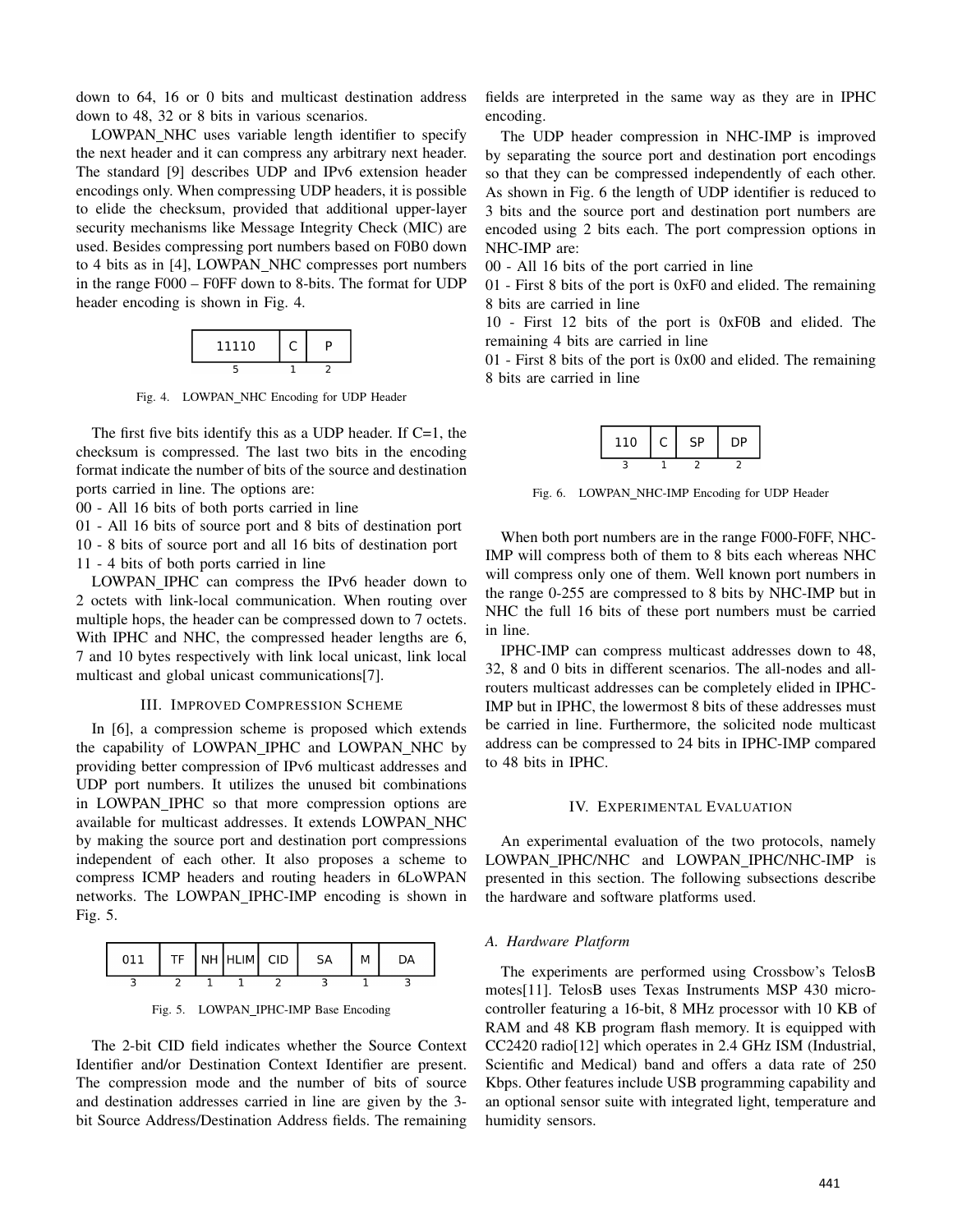# *B. Software Setup*

The operating system used is Contiki[13] version 2.5. It is an open source operating system for networked embedded devices and wireless sensor networks. It includes uIPv6, a lightweight IPv6 stack designed for constrained devices. Contiki supports 6LoWPAN header compression, IETF RPL IPv6 routing[14], and the IETF CoAP application layer protocol[15] among many other protocols and mechanisms. Moreover, standard Operating System features like threads, timers, random number generator, clocks, file system and command line shell are also provided in Contiki[16].

The 6LoWPAN implementation in Contiki 2.5 conforms to [4] and [18]. It implements 6LoWPAN header compression, fragmentation and layer three forwarding. The features of 6LoWPAN implementation[17] in Contiki 2.5 are:

- Supports HC1 and IPHC header compressions
- Currently supports 802.15.4 64-bit addresses only
- Next header is compressed only if it is UDP
- UDP checksum compression is not implemented
- Compression of IPv6 Extension Headers not supported

The existing 6LoWPAN implementation in Contiki 2.5 is extended by incorporating the new compression technique so that it now supports IPHC as well as IPHC-IMP. An application can choose the desired compression scheme by appropriately setting the compilation option in the project Makefile.

## *C. Experimental Setup*

The experimental setup (Fig. 7) consisted of two TelosB motes, a source which sends UDP packets and a sink which receive them. The UDP payload length is varied from 4 bytes to 144 bytes. For each payload value, 10 measurements have been taken and the final result is the mean value of these measurements.



Fig. 7. Experimental Setup

# *D. Energy Consumption*

The software based power profiler in Contiki shows the time spent by a mote in transmit and listen states. Using these and the standard values provided in the TelosB and CC2420 data sheets, the energy consumed by a mote can be determined. For example, the energy  $E_{Transmit}$  consumed by a mote due to transmitting is given by

$$
E_{Transmit} = T_{Transmit} \times Voltage \times I_{Transmit}
$$

where  $T_{Transmit}$  is the time spent by the mote in transmitting state and  $I_{Transmit}$  is the transmit current. According to the data sheets, the mote operating voltage is 3V when attached to the USB port of a host computer and the transmit current is 17.4 mA.

#### V. RESULTS AND DISCUSSIONS

The performance of IPHC and the proposed IPHC-IMP are compared in terms of data throughput and transmit energy per bit of the source.

Fig. 8 shows the average throughput obtained for the two compression schemes. IPHC-IMP outperforms IPHC because the number of bytes of MAC payload available to carry data is greater in IPHC-IMP compared to IPHC. When data payload length is 94 bytes, IPHC suffers from fragmentation and there is a decline in throughput. But IPHC-IMP is able to send the data unfragmented because of a lower header overhead. The improvement in throughput with IPHC-IMP at this point is 77.6%. In both schemes, throughput is found to decrease once fragmentation occurs. The average improvement in throughput with IPHC-IMP is 7.92%.



Fig. 8. Throughput

The average transmit energy per bit for the two schemes is shown in Fig. 9. We can notice that IPHC-IMP reduces the energy consumption of the source node. This is because IPHC-IMP results in the transmission of fewer number of bits compared to IPHC for any given data payload length. A sharp increase in energy consumption is noticed once the payload length exceeds the fragmentation boundary. Transmit energy is reduced by 4.84% on average with IPHC-IMP.

In light of the above discussions, it is confirmed that IPHC-IMP is a better scheme for 6LoWPAN header compression and offers higher throughput and consumes lesser energy compared to IPHC.

## VI. CONCLUSION

This paper has presented an experimental evaluation of an improved header compression mechanism for 6LoWPAN networks using Contiki OS and TelosB motes. The performance of the proposed scheme is compared with the existing compression mechanism. Experimental results show that the proposed scheme increases throughput and reduces the energy consumption of nodes in the network.